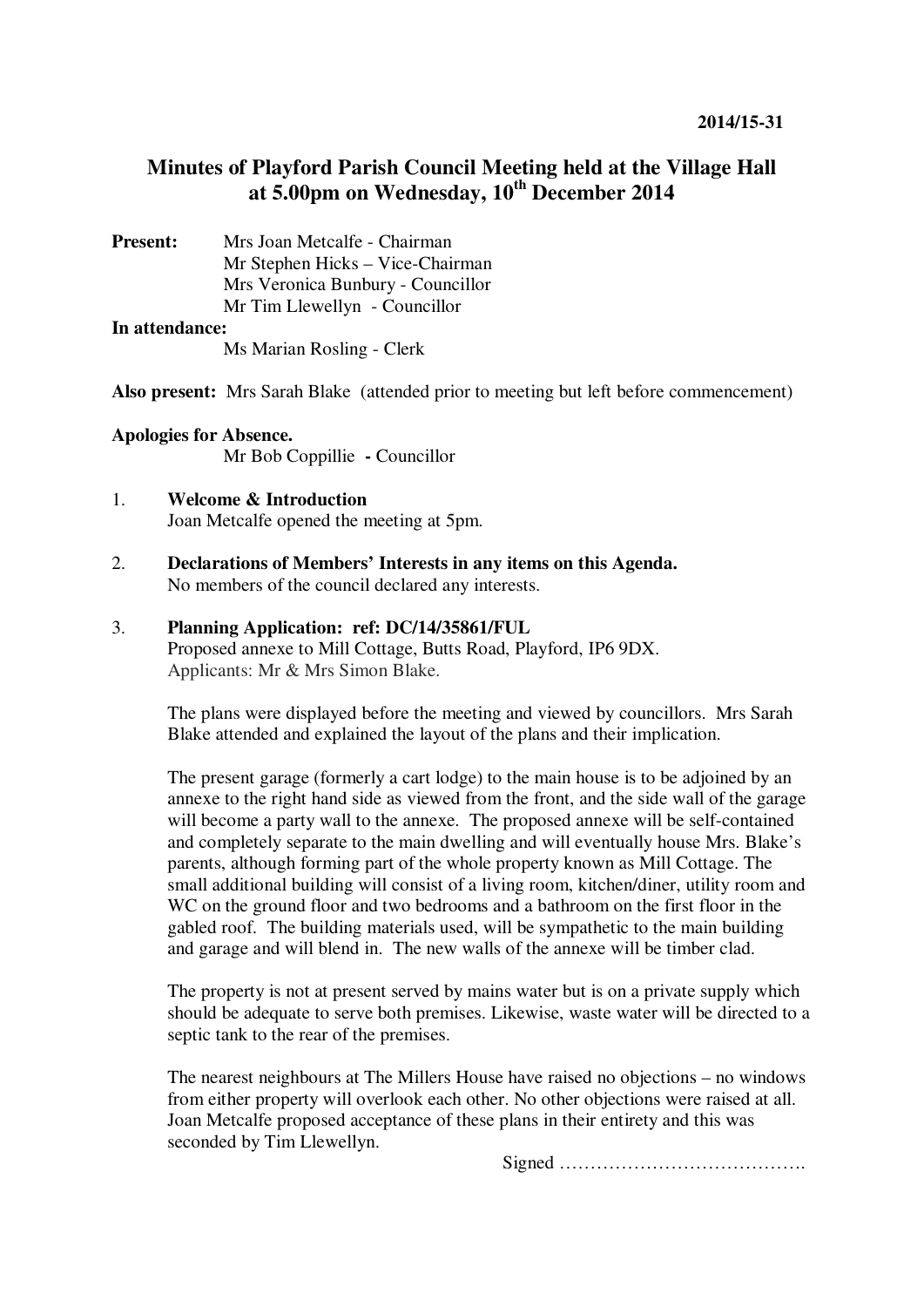#### 4. **Outdoor Playspace funds application.**

The clerk recently met with Sarah Shinnie from the Outdoor Playspace Team at SCDC on a site visit to view the location of the proposed new basketball post and net. Five points were raised:

- a) The proposed location immediately behind the northern five-a-side football goal and bordering on to the Boules Piste was thought to be potentially problematical in view of clashes occurring if football games were played at the same time as use of the basketball goal.
- b) Sarah Shinnie would liked to have seen a more solid wall between the Boules Piste and the rest of the area to avoid the ball travelling too far if the goal mouth was missed.
- c) Consultation is needed with the local users of the Boules Piste to agree priorities of use.
- d) Two more quotes are required to ensure that a fair price is agreed before the work is commenced.
- e) There are more funds available if we do not have sufficient under the current scheme.

The location was discussed again at some length and it was decided that the originally proposed position really was the optimum site as the central part of the Boules Piste could then be used to bounce the ball before aiming at the goal. If it were positioned further to the right, it could encroach on the small children's play area.

Different styles of backboards were considered but the ones offering greater protection were considerably more expensive.

Simon Hanson has been consulted over the dual use of the Boules Piste and will liaise with the rest of his team to ensure that they are happy with the proposals. If necessary, arrangements for priority use of the Boules Piste can be agreed at a later date with the Boules Team having preference over anyone using the basketball facilities.

The clerk has obtained further quotes and the following will be submitted:

| Wicksteed: | equipment £1208.00 + VAT<br>installation $£568.00 + VAT$ |
|------------|----------------------------------------------------------|
| Proludic:  | equipment £2908.00 + VAT<br>installation $£750.00 + VAT$ |

The clerk will report further to Sarah Shinnie on the above points.

Signed ………………………………….